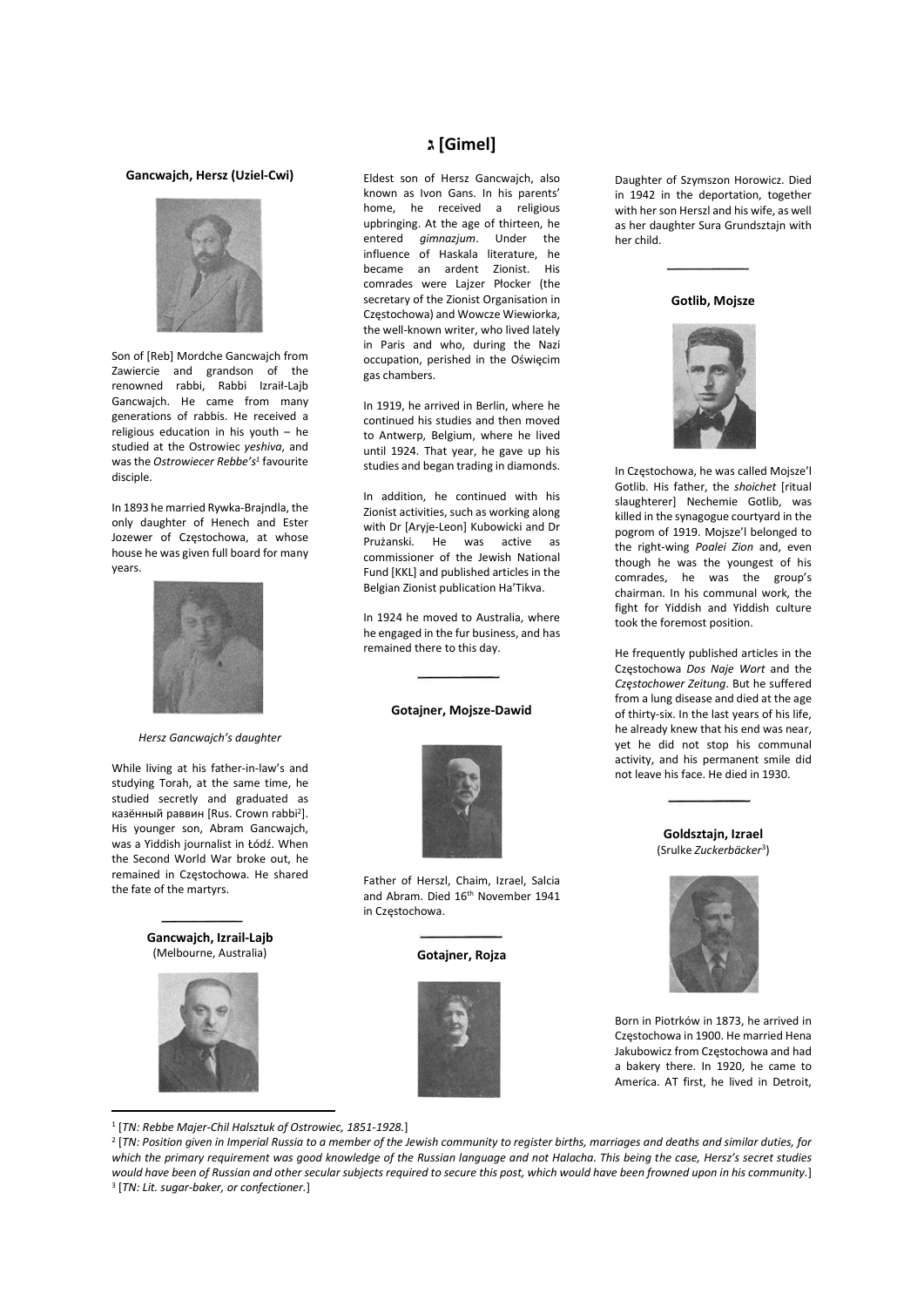later, in 1932, he came to New York. But unable to adapt to the New York environment, he returned to Detroit and opened a bakery.



Hena Goldstein

Izrael came to America with eight children - seven sons and one daughter. Joe and Arthur Goldstein now run the "Goldstein Brothers" bakery. Seymour Morton (he changed his surname) is a chemist. David G. Morton is a doctor (served in the American army). Herman Goldstein is a mechanic. Carl and Morris Goldstein are [also] chemists. Daughter Rose married Harry Jacobs (formerly Jakubowicz), born in Częstochowa, the son of Mojsze-Aron Jakubowicz.



Arthur Goldstein with his wife and son

Hena Goldstein died in Detroit on 19th May 1940, and Izrael on 14<sup>th</sup> September 1934. They belonged to Arbeiter-Ring Branch 111 and to the Chenstochover Society.

# Goldsztajn, Jojne<sup>4</sup> (Detroit)

Son of Izrael and Hena; born on 27<sup>th</sup> February 1903 in Częstochowa. He married Ester Litwinowicz. Arrived in America in 1921. In Częstochowa, he was active in the Vereinigte Party. He is a member of the Bakers Union, locale 78, as well as of the Chenstochover Rajoner Verein in Detroit.

### Goldberg, Szlojme & Ester



Son of Majer and Sura, born in Nowo Radomsko (Poland) in 1870. He married Ester Gliksman. Arrived in America in 1922. He was a member of the Jewish National [Workers] Alliance, Branch 10, in New York. Nowadays, he belongs to a family society and also belongs to the Meltzer Shul [?].

# Goldman, Jack

Son of Towja and Laja; born in Częstochowa on 16<sup>th</sup> February 1899. Came to America in 1920.

# Guterman, Dawid



Son of Zundel and Ruta, born in July 1908 in Częstochowa. Arrived in America on 5th September 1939. He is a member of the United Czenstochover Relief in New York.

### Gurski, Władysław

Born in 1879 in Częstochowa

#### Gurska (née Lipska), Olga

Daughter of Maurycy and Felicia Lipski; born 20th March 1884. Władysław Gurski's wife.

# Gurski, Icek



The house and environment in which he grew up could be described as orthodox-enlightened-assimilationist.

His grandfather Herszl Gurski, founder of the first weaving workshops in Działoszyn - a religious Jew, himself a misnaged - had a French governess for his daughters. They spoke French amongst themselves. But the son – Icek's father - Abram, or Awreme'le, as he was called in town, was given a national [viz. Zionistic] Jewish education. Ha'Tzfira<sup>5</sup> and the Izraelita<sup>6</sup> were read in the house – which was actually only Polish on the outside, but Jewish on the inside.

Icek Gurski, the youngest of four brothers (eight children), studied at cheder and in Edelist's primary school, after which he sat an exam to enter a gimnazjum. Due to the restrictions on Jews, he travelled to Pabianice, where the first business school with a fortypercent quota for Jews was opened. He came to Częstochowa on vacations and to maintain contact with his friends Josef Kruk, Lajzer Broniatowski, Simek Pruszycki, Alek Tempel, Ajzyk Szwarc, Hela Birman, Matwej Dawidowicz and all the others who were later to belong to the leading intelligentsia of the SS party.

In 1902, he was influenced - like all his friends - by the Zionist organisation, but he was concurrently also swayed by the revolutionary and socio-political ideas that were passing across Russia like the winds of a tempest.

He became one of the leaders of the SS Party and distinguished himself with his idealism, extraordinary energy and sense of practicality. He was also Josef Number One's (Dr Josef Kruk) closest co-worker.

Icek Gurski was one of those who, from the very beginning, planned and pushed the Częstochowa SS organisation to organise the Jewish workers in Wajnberg's factory and all

<sup>4</sup> [TN: Presumably the Joe Goldstein mentioned above, who ran the bakery with his brother Arthur.]

<sup>&</sup>lt;sup>5</sup> [TN: Early Hebrew newspaper.]

<sup>6</sup> [TN: Polish‐language Jewish newspaper.]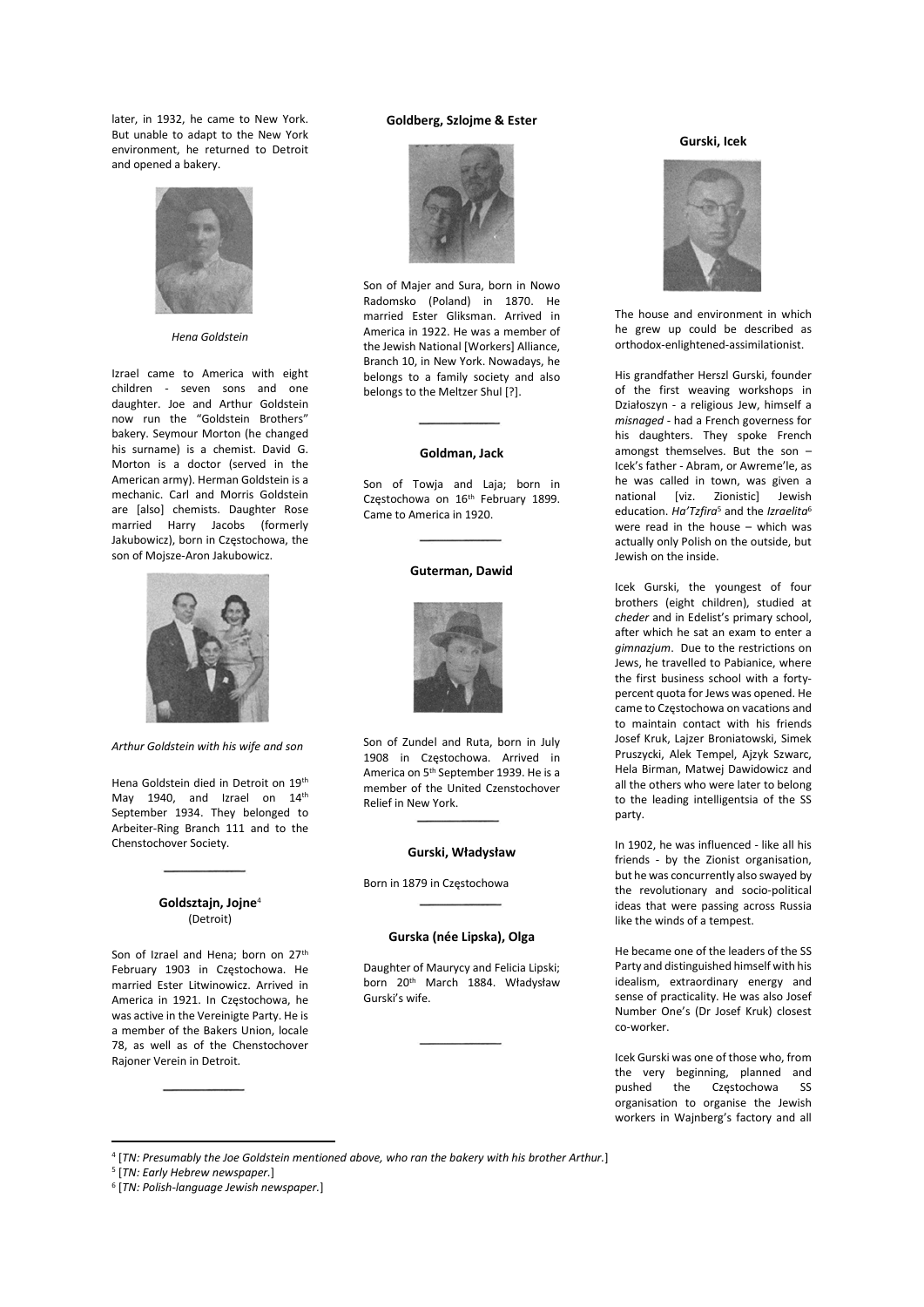the smaller factories, in order to fight and win better working conditions and higher wages for them. He made appearances at the party's mass meetings, taught political economics and other sciences in the circles, and campaigned among individual workers on ul. [Prawe] Wały<sup>7</sup>. He delivered speeches in the synagogues when they came out there against the Zionists and when they [viz. the party] called the Jewish populace to assist in the selfdefence.

In February 1906, he was arrested and sentenced to deportation to Siberia. However, then he fell ill and, for a time. lay in the municipal hospital, Święta Maria [St Mary's<sup>8</sup>]. The meetings of the leading members were held in the room where he lay, and it also served as a hiding-place for illegal literature.

In May 1906, due to the birth of the Tsarevich (Crown Prince of Russia), an amnesty was issued. Icek Gurski was then freed from prison. On the same evening of his release, an important party conference was held. Soldiers and police surrounded the building and detained many participants. Gurski managed to jump out through a window and escape.

During his three months in prison, he made the acquaintance of a few PPS members who were employees of the Herby railway. Thanks to their good standing and acquaintance with the chief accountant Grigori Tzvetayev, a socialist, he was engaged as an employee - practically the first Polish Jew to become a railway official. The Polish antisemitic weekly, the Bocian [Stork], could not bear this and they printed a caricature of him with a long Jewish nose and a bent back on the front page. The PPS members put him in charge of organising a professional union of railway workers. He carried out this task with the greatest success. Immediately afterwards, he was sacked from his position. To show their

gratitude, the railway workers and employees presented him with a badge inscribed with the words "Z Jednością Silni" (In Unity is Strength).

Party work in Częstochowa became impossible for him. The SS Central Committee appointed him and SS member Dawid Pinski (shot in the street in Piotrków during a demonstration) to work in the organisation in Łódź. At the time, Icek Gurski was already a law student at the University of Dorpat [Tartu, Estonia<sup>9</sup> ]. In Łódź, he engaged in giving private lessons. He devoted all his free time to the SS movement.

In 1909, as a result of police persecution, he moved to Vienna, where he continued studying law. Along with [Ze'ev] Latsky "Bertoldi", Davidovich<sup>10</sup>, [Max Schatz-]Anin, [Josef] Czernichow and other SS leaders who later came to Vienna, Icek Gurski organised an SS group there, took part in the publication of the journal Freiland, and helped organise the territorialist congress in 1912, headed by Israel Zangwill. He was also elected president of the "Jewish Students of Russia" [in Vienna], which numbered around a thousand members; the second candidate for this position was the SS member Moishe Raskin. As president of the Russian students in Vienna, he was chairman of the international rally protesting the massmurder of the workers at the [River] Lena goldmines in Siberia. Victor Adler<sup>11</sup>, Bertoldi, [Ignacy] Daszyński, [Ber] Borochov, [Leon] Trotsky, Levitzky<sup>12</sup>, [Schatz-]Anin, [Marc Borisovich] Ratner and many others made appearances at this meeting. The protest rally made a great impression at the time both abroad and in Russia.

During the First World War, Icek Gurski, due to his knowledge of languages, was mobilised as a censor of the correspondence for the POWs. He became the chief of the department and received a silver medal from the Austrian government – despite the fact

that he was officially considered a "feindlicher Ausländer" [enemy foreigner]. His post as censor gave him the opportunity to come into contact with the Jewish POWs in the camps. He maintained close contact with the group of POWs from Częstochowa in the camp near Linz, supporting them and putting them in touch with Częstochowa. He also helped organise libraries and supported the other cultural activities of the Jewish and non-Jewish POWs in other camps.

At the same time, he collaborated with the Austrian group of "Zimmerwalders<sup>13"</sup> (socialists who were against supporting their governments in the War) led by Friedrich Adler, who [on 21<sup>st</sup> October 1916] shot the contemporary Chancellor of Austria, Count [Karl von] Stürgkh. From then onwards, he devoted [all] his energy and capability to the Austrian labour movement. He was a member of the Freie Schule [Free School] and Kinderfreunde [Friends of Children] associations, and later helped the two merge. He took an active part in the cooperative movement, was an instructor on the rational management of cooperatives, and a member of the board of management of the Großeinkaufsgesellschaft für Österreicher Consumvereine<sup>14</sup>. Over the course of this period, three or four times, he was a delegate to the Socialist International congresses.

As a close co-worker of Dr Karl Renner, he managed the company for the Russian-Austrian exchange of goods with great success, and helped in all the economic institutions of the Arbeiterbank [(Austrian) Workers' Bank]. Following the 1934 [Nazi] putsch in Vienna [against Engelbert] Dollffus [and Kurt] Schuschnigg<sup>15</sup>, he was arrested along with an array of socialist leaders, such as Dr Karl Renner, [Karl] Seitz – the *Bürgermeister* [mayor] of Vienna - and many others.

Once the Freiland<sup>16</sup> movement had re-

<sup>10</sup> [TN: Pseudonym of David Lvovich.]

13 [TN: Adherents of the movement named after the socialist anti-war conference held in September 1915 in Zimmerwald, Switzerland.]

<sup>14</sup> [TN: Major Purchasing Company for the Austrian Consumer Cooperatives.]

<sup>7</sup> [TN: According to the article "The Jewish Labour Movement" (above, p. 115), this was the SS Party's main "agitation point" in Częstochowa.] 8 [TN: As Professors Spyra and Mizgalski have explained to us, St Mary's was once the only hospital in Częstochowa. Founded in 1838 with just ten beds, by the beginning of the 20<sup>th</sup> century it held sixty-five beds. It was located just in front of the railway viaduct going from Jasna Góra on the right side of the Second Aleja 17. The hospital building was demolished in the 1960s, and a modern department store was built in its place.]

<sup>9</sup> [TN: Although many Jews from the Pale of Settlement studied at this famous university, it is more than 1,000 km from Łódź, and it is therefore impossible that Gurski was a student there literally "at the time", unless he only travelled there for exams.]

<sup>&</sup>lt;sup>11</sup> [TN: Austrian politician and labour leader.]

<sup>&</sup>lt;sup>12</sup> [TN: Apparently pseudonym of Russian politician Vladimir Osipovich Zederbaum.]

<sup>&</sup>lt;sup>15</sup> [TN: Engelbert Dollffus, the Chancellor of Austria, was assassinated as part of a failed coup attempt by Nazi agents in 1934. His successor Kurt Schuschnigg maintained the regime until Adolf Hitler's annexation of Austria in 1938.]

<sup>&</sup>lt;sup>16</sup> [TN: Freeland League for Jewish Territorial Colonisation; according to the YIVO Encyclopaedia, the organisation was founded in London in 1935, uniting the three main organisations of the territorialist movement (based in Poland, Paris, and London) and other related local groups.]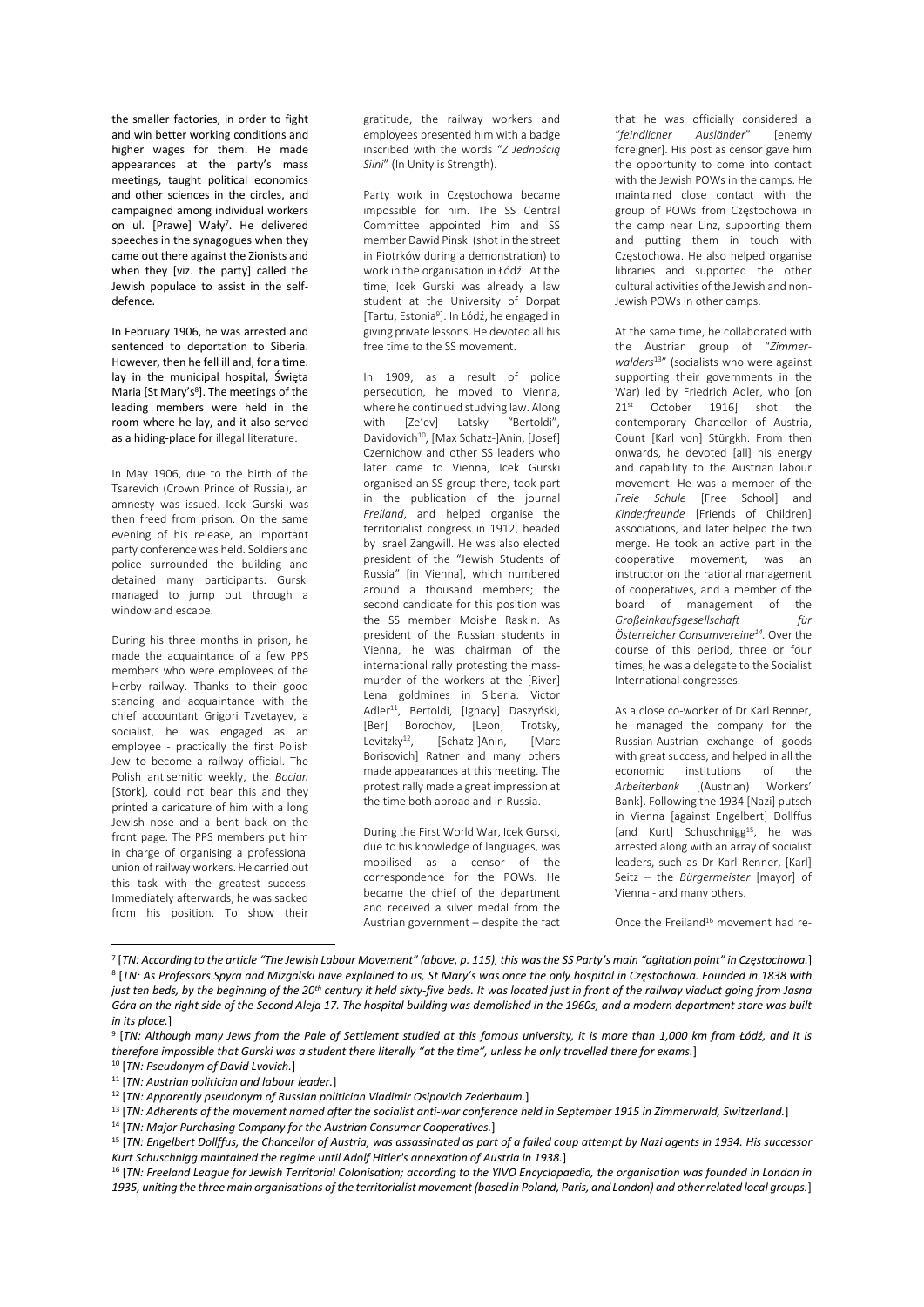organised in the years 1936-1938, he was one of its active figures and a member of the World Executive, along with Dr A. Singalowsky, Davidovich, Feinleib [?], Dr Kruk and others. At the time, he organised a large territorialist organisation in Vienna, which numbered a thousand members and published its own newspaper, Freiland, in German.

In addition, he also supported the Yiddish kindergartens in Częstochowa, whose pharmacy was set up with the funds that Icek Gurski sent from Vienna.

In March 1938, Hitler annexed Austria. That same year, along with his wife Hela (née Birman) and two children, he managed to come to America. His son Julian, born in Vienna, graduated from the technical university as an electrical engineer and also studied English at the University of London. His daughter Irene, also born in Vienna, studied medicine at the universities of Vienna, Rome and, in America, at the Philadelphia Women's Medical College. She now practises as a physician in a post-graduate hospital and specialises in heart conditions.

In New York, where he settled, Icek Gurski is active in the Freiland movement, in the Austrian socialist group and in the aid work for Częstochowa.

During the Second World War, his optical corporation produced important articles for the war industry. His son Julian, an engineer and manager of the factory, has made several important discoveries in this field.



# Władysław Gurski

Icek Gurski left the following relatives behind in Częstochowa: sisters - Rywka'le and her husband Jakow Dawidowicz, Cesza and her husband Dawid Lajzerowicz, Ester and her husband Henech Krawiecki [from] Wola Krzysztoporska, and Taube with

her husband Jankel Kroskalowsi [sic Kromołowski]; brothers – Władek Gurski and his wife Olga Lipska, and Bernard Gurski.

The only ones who survived were Adek and Henia Kromołowski, children of Jakow Kromołowski – now in Częstochowa; Henia and Bronisław Lajzerowicz (siblings of Dr Leon Lajzerowicz, nowadays a medical practitioner in New York) – both in Soviet Russia, and are awaited in Poland; Nadzieja Gurska, a daughter of

Bernard Gurski, a dentist in the Land of Israel, and Manka Gurska, a daughter of Władek Gurski, who is apparently in Soviet Russia.

#### Gurski (née Birman), Hela<sup>17</sup>

Her mother, [Regina née] Szlezinger, was a native of Częstochowa. Her father [Chaskiel] was from Nowo Radomsko.



#### Hela Gurski and Madzia Zalcman

The Birman family lived in Częstochowa, until 1901, after which they moved to Sosnowiec, where they ran a money-changing business. They were affluent and progressive bourgeois. Her brothers, besides worldly studies, also learnt Hebrew. Hela only studied Polish and other languages. Her brother, Ludwik Birman, was one of the pioneers of the SS Party and participated in the convention in Świder [near Warsaw], at which the middle school youth association of the Labour Zionists was founded. He had a great influence on his sister Hela. At the same time, Hela was also influenced by Adolf Bryll and Senior, who worked with her in Markusfeld's accounting office in Malarnia, and who were both leaders of the SDKPiL.

Senior ([Karl] Radek's brother-in-law) was one of the pillars of the SDKPiL

Party. Inside his house was the centre of the Social-Democratic literature the *Iskra*<sup>18</sup>, which was printed abroad and sent from his house to all the cities of Russia.

Nevertheless, her consciousness was won over by the programme of the SS<sup>19</sup>, because it fitted the facts of life that she witnessed around her, such as, for instance, how in a factory like Malarnia the Jewish workers were being pushed out. It was the same in all the other large factories - the Jews were directors and accountants and [the ones] manning the machines in the factories were Gentiles. In contrast, she saw the great Jewish masses as poor traders and stallholders and the Jewish women carrying the baskets around from house to house.

Hela Birman – quiet, modest, withdrawn from the noisy life – silently carried out responsibility-laden conspiratorial party work, such as sending out illegal literature, transporting weapons and similar missions.

One of her most perilous tasks was when, once, she quickly cleaned out the room of Aron Singalowsky, who had been "buried"<sup>20</sup>. She was forced to take with her a mass of weaponry and literature, which was above her physical strength and to cross several streets with it.

When her brother Ludwik was sitting in the Piotrków prison and was later sentenced to penal servitude, she smuggled in literature for him and kept him in touch with the party.

She and Bronia Koniarski were in charge of the information work amongst the women. Hela also ran a clandestine school, where girls were taught reading and writing. Frajdel the Black<sup>21</sup> was one of her pupils.

She met Icek Gurski in 1903 through her brother Ludwik. He - Icek Gurski and Josef Kruk also swayed her towards the SS Party, for which she was a great prize. Yet the prize was far greater for Icek Gurski himself, for on 31st December 1911, they were married in Sosnowiec and, by January 1912, they were already in Vienna.

In Vienna, she assisted Icek Gurski in his communal activity, and particularly in the educational and information work

<sup>&</sup>lt;sup>17</sup> [TN: Wife of Icek Gurski.]

<sup>&</sup>lt;sup>18</sup> [TN: The Spark; newspaper published by Vladimir Lenin in 1900-1905.]

<sup>&</sup>lt;sup>19</sup> [TN: Viz. the establishment of an independent Jewish state.]

<sup>&</sup>lt;sup>20</sup> [TN: Yiddish expression meaning "to bury someone alive with words" by denouncing them to the authorities.]

 $21$  [TN: Fradel née Bratt, the wife of Chune Gliksman – herself later the manager and main teacher at the I.L. Peretz kindergarten.]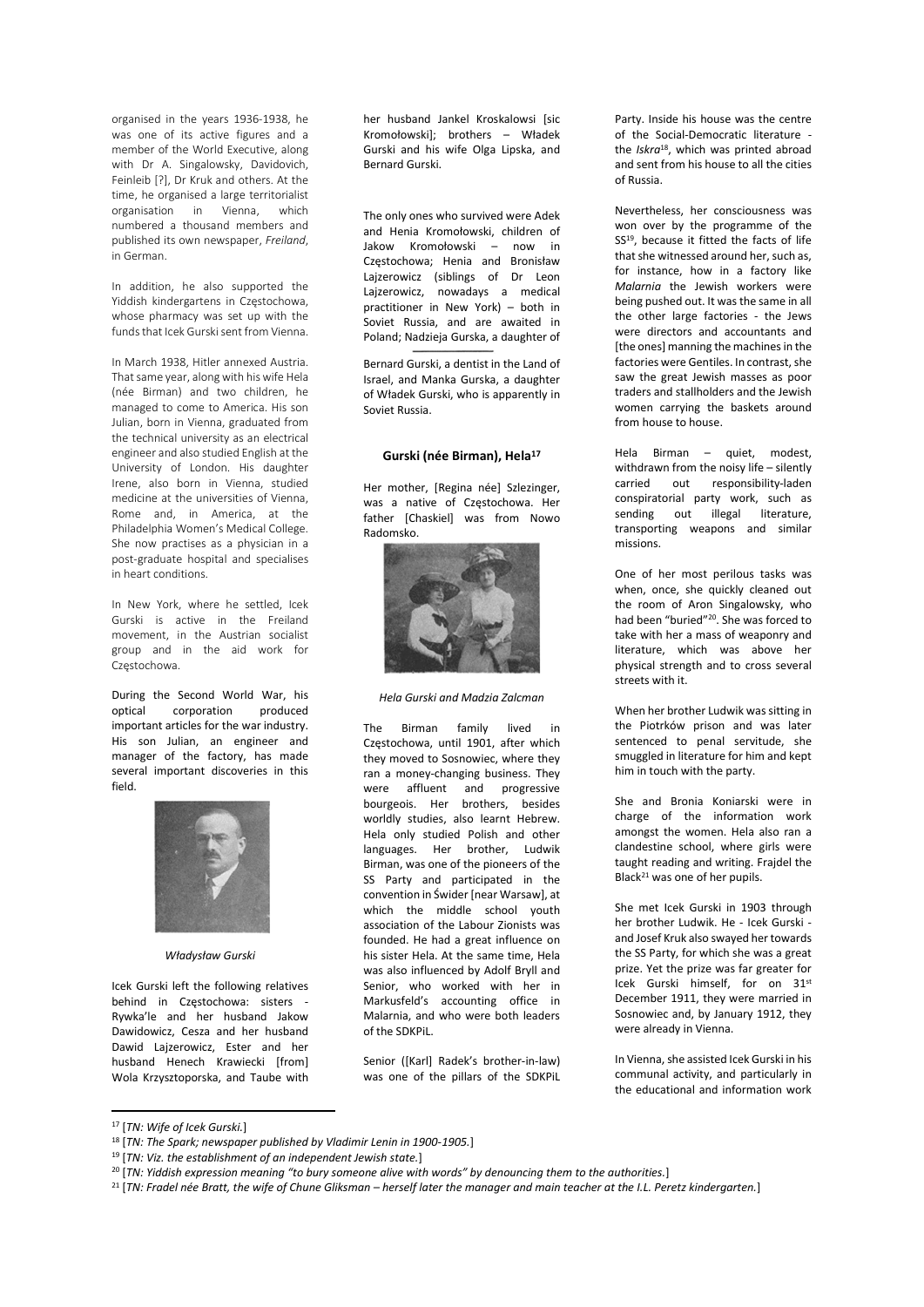amongst the masses. "What I hate the most is the ignorance of the masses", she would say and she endeavoured to combat this ignorance.

In New York, Hela Birman is active in the women's group of the Freiland League.

# Gimpel, Hersz-Ber (Chicago)

Son of Icek-Jojne and Chana; born in Koniecpol (Poland) on 26<sup>th</sup> August 1878. He married Ruchel Berkensztadt. Came from Częstochowa to America on 6 th August 1906. He is a member of the Hebrew Progressive [?] and the Chenstochover Educational Society in Chicago.

Glater, Abram-Majer (and [wife] Frajdla Glater née Win)

Son of Mordche [Marek] and Rywka [née Koplowicz]. Died in Częstochowa at the age of fifty-six.



Glater, Max



Son of Abram-Majer and Frania; born in Częstochowa on 24th December 1886. Lived for a time in Germany and came from there to America on 4<sup>th</sup> June 1906. He married Tillie [Taube] Silberberg. He was president of the Eva Magnes Memorial Family Society for five years, president of the Building Industry League in New York, and a member of

B'nai Brith. His son Sidney has served in the American army.



Glater, Tillie

Daughter of Herszl and Liba; born in Łódź. Came from Germany to America on 4th June 1906. She was wed to Max Glater

# Gliksman, Ruchel

Daughter of Abram and Mirjam Gliksman; born in Częstochowa in 1911. She completed the Jewish gimnazjum in Częstochowa and is now in New York, [where] she is a member of the United Czenstochover Relief. She married Aryje Fogel, the son of Reb Akiwa Fogel<sup>22</sup>  $z''$ 

# Gliksman, Reb Abram z''l



Born in Częstochowa in 1885; son of Dow-Berl (known by the nickname "Big Berl") and Hinda [née Herc] Gliksman. From his early years onwards, he studied in cheder, [then] with the Rabbi of Mstów, with the Prodigy of Sochaczew (Reb Awreme'le<sup>23</sup> ztz''), and later went on to study on his own in the city's study-hall.

Alongside his Jewish studies, at the same time, he also took up secular studies, which enabled him to become an independent merchant. In the [local] world of commerce - and [also] outside Częstochowa - he was known as an honest and solid merchant. He was also distinguished for good virtues in his private and family life.

For some time, he took part in Częstochowa's communal life as a committee of management member of the Beis Lechem<sup>24</sup> and of the Jewish gimnazjum. He was also one of the cofounders of the new Ohel Nuchem Study-Hall and published a special brochure about it. Besides the permanent positions that he held in above organisations, he also always participated in every campaign for our city's poor. He shared the fate of the martyrs in 1939-1945. May his soul be bound in the Bond of Life.

# Gliksman, Szewa

Daughter of Abram and Mirjam Gliksman; born in 1908 in Częstochowa. She finished the Jewish gimnazjum in Częstochowa and married Icek Horowicz, a son of the renowned industrialist, Dow-Ber Horowicz. She shared the fate of the martyrs in 1939-1945. May her soul be bound in the Bond of Life.

### Gliksman, Mirjam z''l



Wife of Abram Gliksman z''l. She was born in Częstochowa in 1885 to Reb Nussen-Jakow and Fajgla Klajner (née Grylak). She took part in our city's communal life as vice-president and committee of management member of the Ezra women's aid society and also as a member of Dobroczynność. Besides this, she also participated in every aid operation for the poor and needy and devoted much effort and strength to them. Her house in Częstochowa was the place where every poor person found aid and support. Year in and year out, she would organise a winter clothing campaign for the naked and barefoot on her own initiative.

In her private life, she was pious and traditional. She shared the fate of the martyrs in 1939-1945. May her soul be bound in the Bond of Life.

 $22$  [TN: His biography appears on p. LXXIV of this section.]

<sup>&</sup>lt;sup>23</sup> [TN: Ref. to Rebbe Abram Bornsztajn, first Grand Rabbi of the Sochaczew dynasty (aka "Avnei Nezer" after the title of his book) and sonin‐law of Rebbe Menachem‐Mendel of Kock.]

<sup>&</sup>lt;sup>24</sup> [TN: Heb. "House of Bread"; society which provided the poor with food.]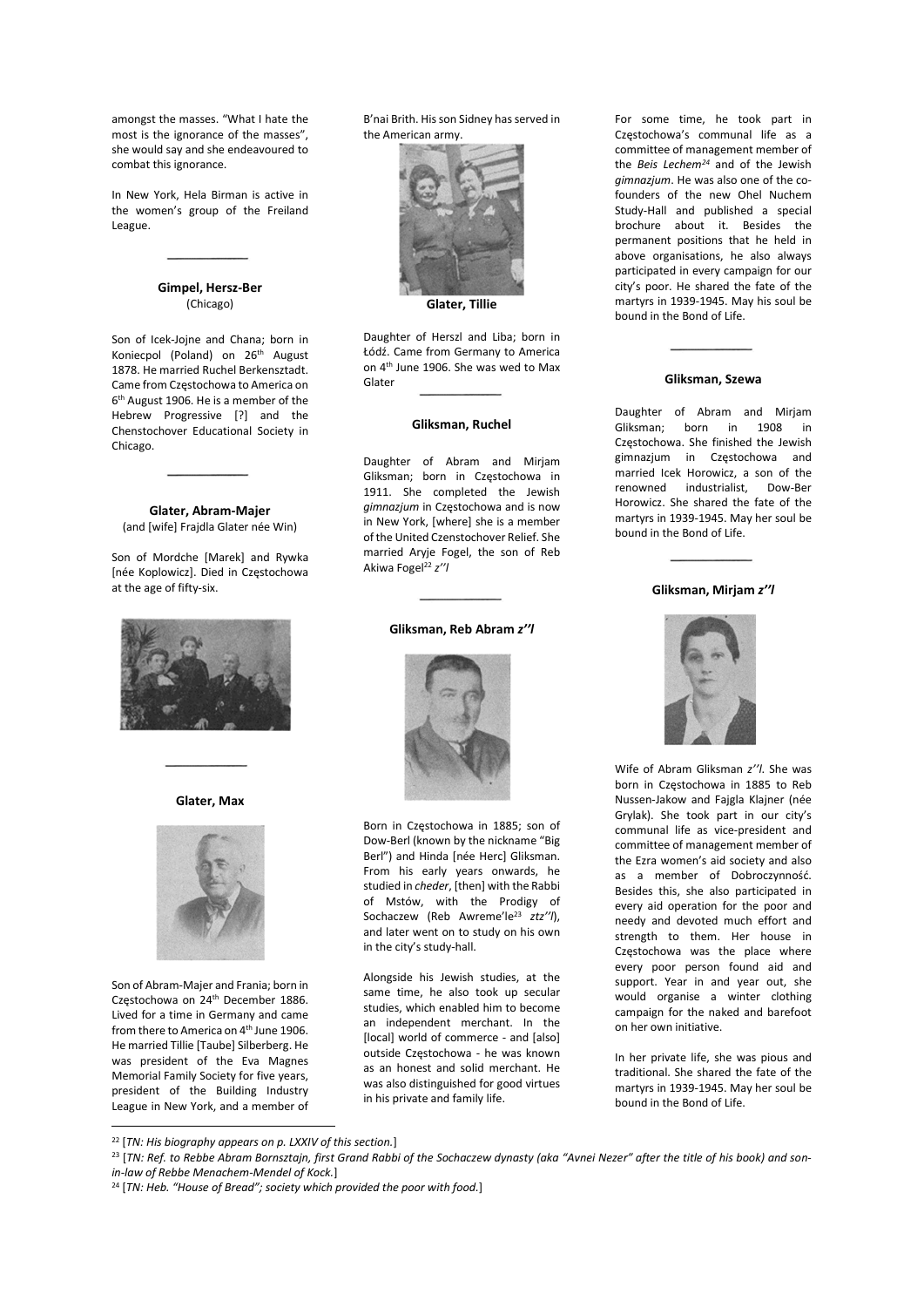Abram and Mirjam Gliksman had five children: Wolf Gliksman – secretary and executive member of the United Czenstochover Relief, currently in New York; Szewa Horowicz (née Gliksman) – shared the fate of the martyrs in 1939- 1945; Ruchel Fogel (née Gliksman) currently in New York; the engineer Dr Josef Gliksman - now in Tel-Aviv, and Dow-Berl Gliksman - died in 1930.

# Gliksman (née Barenbaum), Claire (Philadelphia)

Daughter of Abram and Sonia Barenbaum; born 4th February 1914 in Odessa. Wolf Gliksman's second wife.

# Gliksman, Eng. Dr Josef (Tel-Aviv)

Son of Abram and Mirjam Gliksman; born in Częstochowa in 1913. Like every child of the Jewish middle class, he learnt for some time at cheder and private schools, up to the gimnazjum. While he was still a student at the Jewish gimnazjum, he already then developed a wide activity amidst the Jewish youth, spreading the Zionist ideal, and was one of the organisers of Betar<sup>25</sup> in Częstochowa, where he later became a rosh ken [Heb., head of cell]. In 1933, he received his matura [secondary school diploma] in the Jewish gimnazjum in Częstochowa and travelled that same year to study in Italy. After attending the universities of Genoa and Milan (Italy), he completed his studies in 1939 with a doctorate in civil engineering.

Following a brief visit with his parents, in 1939, he travelled to the Land of Israel as an "illegal" immigrant. On the ship named Parita, which blundered about in the Mediterranean for seven weeks, he had occasion to play a significant role. On a certain day, the immigrants decided to detain the captain and crew, because they had refused to bring the ship in to Tel-Aviv. A committee was organised, which took the ship into its own hands. Eng. Dr Josef Gliksman was in charge of the engine room, and he brought the ship Parita, under the white-and-blue flag, on 22nd August 1922, to harbour in Tel-Aviv, in front of the Ritz Hotel. During the years 1939-1942, he worked in Syria, Jordan and Lebanon. Tothis day, he lives in Tel-Aviv, as an independent building engineer, with his wife Frieda

(born in Vienna, Austria) - also an "illegal" immigrant - and their son Gabriel.

#### Gliksman, Isumor

Son of Wolf and Zofia; born 10<sup>th</sup> January 1939. He shared the fate of the martyrs in 1939-1945.

# Gliksman (née Mitz), Mgr. fil.<sup>26</sup> Zofia

W. Gliksman's first wife; daughter of Icek-Majer and Sura Mitz, born in Częstochowa in 1907. After completing the Jewish gimnazjum in Częstochowa, she studied at the University of Warsaw and graduated from the Faculty of Philosophy and Humanities (History) with a Master's degree in philosophy for a piece [viz. thesis] on the city Sieradż (Poland). Upon returning to Częstochowa, she taught general and Polish history, for two years, at the first state gimnazjum (Płodowski) in Częstochowa. Zofia Mitz was later promoted to vice-principal and teacher of the №13 state primary school on ul. Krakowska, where she occupied the position along with the headmistress, Miss Natalia Szachner, until the outbreak of the Second World War. She shared the fate of the martyrs in 1939-1945.

# Gliksman (née Schimmerling), Elfriede (Tel-Aviv)

Daughter of Otto and Ernestina Schimmerling; born 8<sup>th</sup> January 1918 in Vienna (Austria). She is the wife of Eng. Dr Josef Gliksman.

#### Gliksman, Reb Josef z''l

Son of Dow-Berl and Hinda Gliksman; born in Częstochowa. He studied with the Prodigy of Sochaczew, Reb Awreme'le ztz''l, where he received a rabbinical diploma. He was known in Częstochowa as an illui [young prodigy] and as one of the elite scholars. He shared the fate of the martyrs in 1939- 1945.

#### Gliksman, Isidor (Detroit)



Son of Majer and Sura-Genendla; born in Częstochowa on 5<sup>th</sup> March 1892. In Częstochowa, he worked in the celluloid branch and was active in that department of the professional unions there. He was also active in the SS Party. He left Częstochowa in 1912 and travelled as an immigrant to Galveston with the 67<sup>th</sup> group. He arrived in America (New York) in 1913. He was a member of Arbeiter-Ring Branch 261. He also took part in the work of the Czenstochover Relief Committee. During the First World War, he served in the American army. In 1919, he married Rosie Wenger and settled in Detroit. There, he was one of the founders of the Chenstochover [Rajoner] Verein and he is active in the organisation to this day. He was also one of the founders of the Częstochower Arbeiter-Ring Branch 620 in Detroit. His son Majer served in the American army.

> Gliksman, Fiszl (Los Angeles)



Son of Icek and Hudes; born in Nowo Radomsko on 3rd February 1893. He married Gitla Birenbaum. Arrived in America on 10<sup>th</sup> December 1921. He was a member of Arbeiter-Ring, executive member of the Jewish Labour Committee in Los Angeles and was also active for the Welfare Fund. His son Seymour served in the American army. He died in 1946.

 $25$  [TN: Heb. acronym of the Joseph Trumpeldor Alliance, a Revisionist Zionist group.]

 $26$  [TN: Pol. Abbreviation of "Magister filozofia", or Master of Arts in Philosophy.]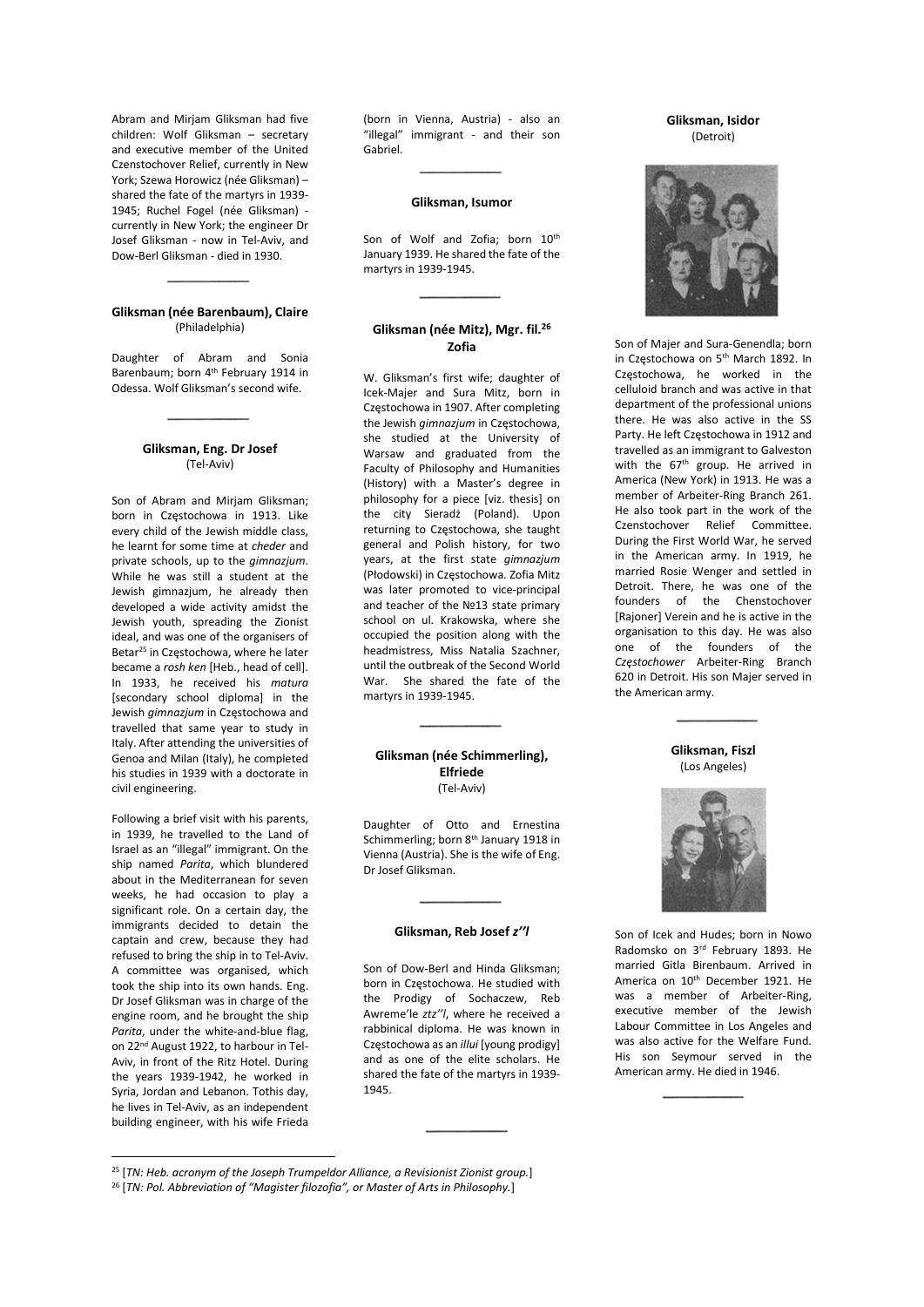# Gliksman, Gitla (Los Angeles)

Daughter of Szmul-Jakow and Bajla; born in Nowo Radomsko on 24<sup>th</sup> November 1897. She married Fiszel Gliksman. In Nowo Radomsko, she was active in the left-wing Poalei Zion Party, and also participated in the drama group under the direction of the actor Lessman. Arrived in America on 20<sup>th</sup> February 1935 with her son. She is a member of the Arbeiter-Ring and active in the Arbeiter-Ring school association, the Jewish Labour Committee, the Arbeiter-Ring choir and the Ladies Auxiliary.

### Gliksman, Eliezer [sic Luzer<sup>27</sup>]

Son of Berl [Berek] and Frimet [née Pelman]; the father of Ilja-Ber, Rachela, Mosek, Szlama, Bluma, Chune, Josl [Josif] and Nechemie. He died on Lag Ba'Omer 1921 in Kraków.



Luzer and Miriam Gliksman

# Gliksman, Miriam [Maryanna-Laja]

The wife of Luzer Gliksman. Daughter of Chune and Sura Kolchory; born in Częstochowa [in 1855]. She died in Częstochowa in 1935.





Son of Luzer and Miriam; born in Częstochowa in 1891. He was a

member of the Jewish National Workers Alliance in New York. He died on 15th October 1918 in New York.

# Gliksman, Nechemie



Son of Luzor and Miriam Gliksman; born in Częstochowa. He was married to Sarah Borzykowski. He died at the age of forty-seven on 2<sup>nd</sup> August 1941 in New York.

#### Gliksman, Lipusz [Lipman]



Son of Szlama and Dwora; born in Częstochowa in 1910.

### Gliksman, Chune



Son of Luzer (known as Luzer Chune's) and Miriam; born in 1889. Being very pious, they brought up their six sons and two daughters in the religious spirit. Chune Gliksman attended cheders until 1905. That year, he began working at Wajnberg's factory, where he was drawn into the SS Party.

On 23rd January 1906, he was arrested at the factory. This was a day after the strike in connection with the death anniversary of [Georgy Apollonovich] Gapon who had, at the time, led the [St] Petersburg workers to the slaughter. Wajnberg, the owners of the factory, had incited the Christian workers against the Jewish ones. A brawl broke out between them. Chune Gliksman told the burghers that if they were interested in a pogrom, he would be the first to perpetrate one upon them. This brought about his arrest. He sat in the Częstochowa and Piotrków prisons for fifteen weeks and, on 6<sup>th</sup> May, he returned home to Częstochowa and became active in the revolutionary movement.

Chune's parents, seeing that they could not persuade him to abandon the fight, decided to send him to America. In July 1906, they sent him with a family of their acquaintance (their neighbours), the Bocheneks, to Toronto, Canada. He was there until December 1906. After that, he came to New York to the Kremsdorf family (brass casters), who took him out [sic in?]. To this day, they are his best friends.

He was in New York until 18th December 1907 but, due to financial and physical reasons. he was forced to travel back home to Częstochowa. Even though he stayed home for five years, he was extremely dissatisfied. He left Częstochowa for a second time in January 1913 and, in February of that same year, he arrived in New York. He learned the presser trade, in which he works to this day.

In 1914, he took part in the founding of the Czenstochover Aid Society, and later in that of the Czenstochover Relief Committee. He was very active in these organisations. For some time, he was a member of the Czestochower Branch 111 of the Jewish National Workers Alliance. When this branch was dissolved, a group of members merged with Branch 261 of the Arbeiter-Ring. Sometime later, he was a co-founder of Branch 11 of the International Workers Order, where he is a member to this day.

In 1920, he brought his current wife, Frajdel Bratt, whom the landsleit would call "Frajdel the Black" – over from the old home, and they were wed in April of that same year. In August 1921, they had a daughter – Chana. In March 1941, that daughter married Harry

<sup>&</sup>lt;sup>27</sup> [TN: Luzer Gliksman (also spelt Glixman), b. 1859 in Nowo Radomsko, married Miriam-Laja Kolchory from Czestochowa in 1877 and settled there. We have rendered the names of those of their children found in the official Polish records exactly as they appear there. In the forthcoming passages, we have substituted the erroneous original "Eliezer" for the name "Luzer" (short for Eluzor) that appears in said records.]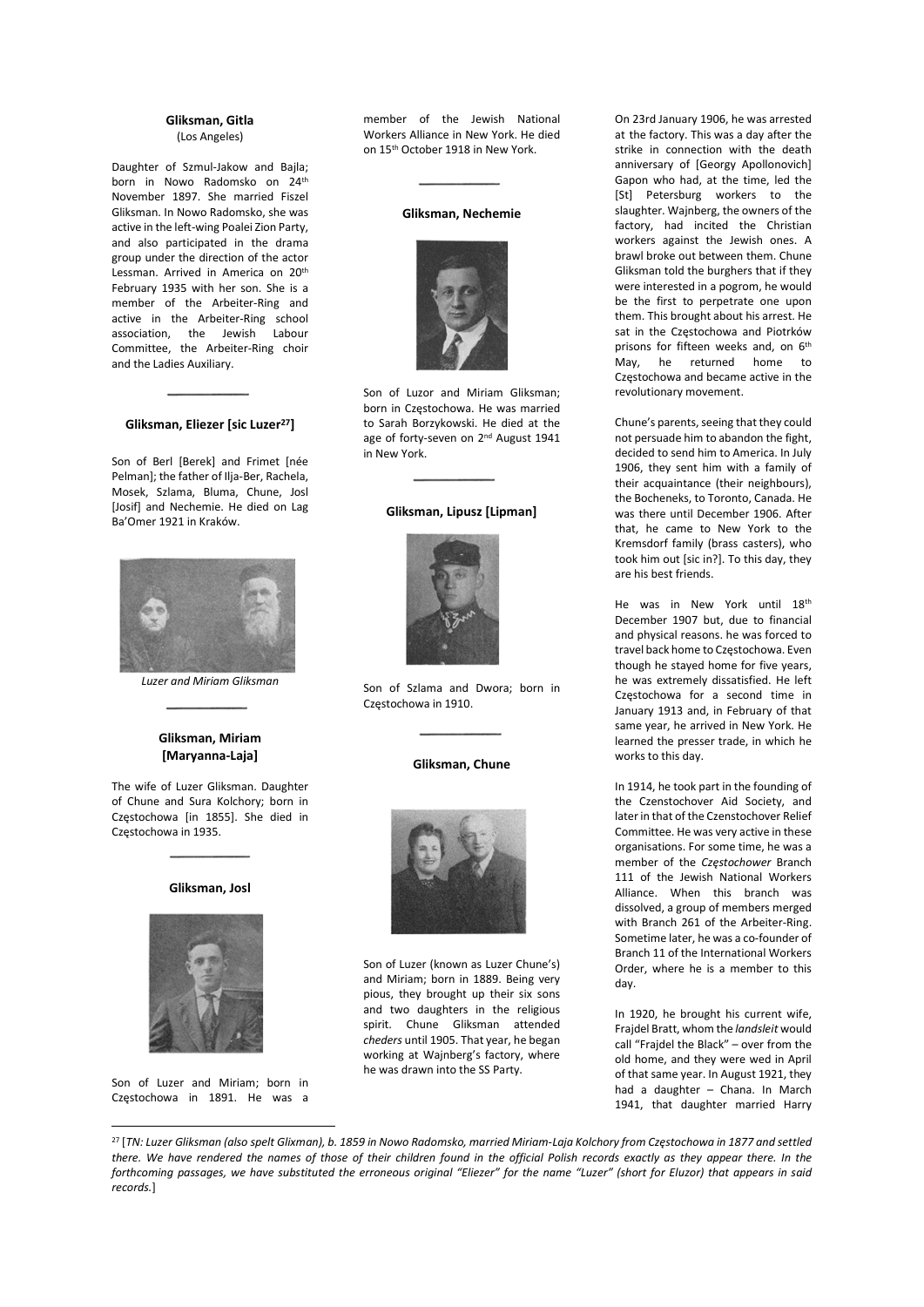Singer, who in 1942 joined up voluntarily with the American army.

Frajdel Gliksman also worked in Wajnberg's factory. She was very active in the revolutionary movement and belonged to the SS Party. She was one of the founders of the [I.L. Peretz] kindergarten, where she worked at first for several months voluntarily, without payment, and was later officially employed to take care of the children and manage the home economy. She worked together with the teachers Juza Sztam and Chaja'le Waga, who is now in New York.

#### Gliksman, Frajdel

Her maiden name was Frajdel Bratt. She was popularly known as "Frajdel the Black".

Growing up in a poor household (her father was Mojsze-Dawid and her mother Zelda) with seven children, at the age of nine she was already forced to start working in a small toy factory, and later, in 1904-05, she worked at Wajnberg's comb factory.

In the years of the freedom movement, she joined the SS Party, where she went on to become a model of selflessness and devotion to the party's ideals. She took part in the most perilous conspiratorial undertakings, such as setting up secret printing presses, and she never missed the "bourse", the mass-meetings and the street demonstrations.

In 1906, she and Chune Gliksman were fired from Wajnberg's factory for being the leaders of a strike. For a long time, it was impossible for her to find employment. But, in order to be in continuous contact with the party's work and to avoid being arrested, she worked as a "cook" in Golda's teahouse. She later managed to get a job in Werde's needle factory. Once more, she threw herself into the [party's] work – at first, in the years of the First World War, when the Educational Society [for Jewish Workers] was founded, and later, in 1917 – without any remuneration – she began working at the I.L. Peretz kindergarten, which became her ideal. In her free time, she dedicated herself to information work amongst the mothers of the children. She left Częstochowa in 1920. That same year,

she came to America and was married with the friend of her youth, Chune Gliksman.

In New York, she was formerly a member of the Jewish National Workers Alliance, and now a member of the Częstochower Branch 11 of the Jewish People's [Fraternal] Order (International Workers Order).

All this time, she has been an active figure in the aid work for Częstochowa, where her name shall never be forgotten.

# Gliksman, Icyk

Son of Rubin[-Jakub] and Ruchla[-Laja née Zajdman]; born in Częstochowa in 1901. In the First World War, when Częstochowa was occupied by the German army, he was working as a railway worker and, as the result of an accident, he was killed in a tragic manner.

# Gliksman, Sarah



Daughter of Mendel and Fajgla-Chaja Borzykowski; born in Pilica (Poland). She lived in Częstochowa and married Nechemie Gliksman. She arrived in America on 20th March 1921. She is an executive member of the Jewish People's Fraternal Order and a member of the Czenstochover Ladies Auxiliary in New York.

# Glikerman, Efroim



Son of Jankel and Estera[-Itta née Szacher]; born in June 1883 in Częstochowa. He came to America in 1916.

He was an active member and longstanding treasurer of the Chenstochover Neighbourhood Educational Society in Chicago. He died on 20<sup>th</sup> January 1938 in Chicago.

# Glikerman, Chaja-Ruchel (Rose<sup>28</sup>) (Chicago)

Daughter of Szmul and Estera-Szajndla; born in Częstochowa on 10<sup>th</sup> July 1887. Arrived in America on 18th August 1920. She is a member of the Chenstochover Educational Society and the Chenstochover Aid Society in Chicago (1<sup>st</sup> trustee of the latter). Her son Sam [Jack Glikerman], after eighteen months in the American army, perished heroically on the battlefield in France in the war against fascism.

# Gebrowicz, Mojsze



Born in Częstochowa in 1894 to poor parents. In 1904, his father died, which forced him to work and feed himself. With time, he became a member of the "Little Bund<sup>29</sup>" and its "bojówka" [militia] and participated in several of the party's operations, until the party sent him, with two other comrades, to Piotrków on a mission. Here, he took part in releasing several arrested party members from the prison. Some thirty people participated in this work. It was carried out at around ten or eleven o'clock at night in the following manner: at a specific moment, the sentries guarding the prison on the side facing the street were attacked each by four men of the "bojówka", who rendered them harmless by putting sacks on their heads and led them away. Their own men took the place of the guards and, when they gave the

<sup>28</sup> [TN: This was the wife of the former, as attested in the section "Częstochowers in the Fight Against Fascism", p.CXX; we have not been able to ascertain her maiden name.]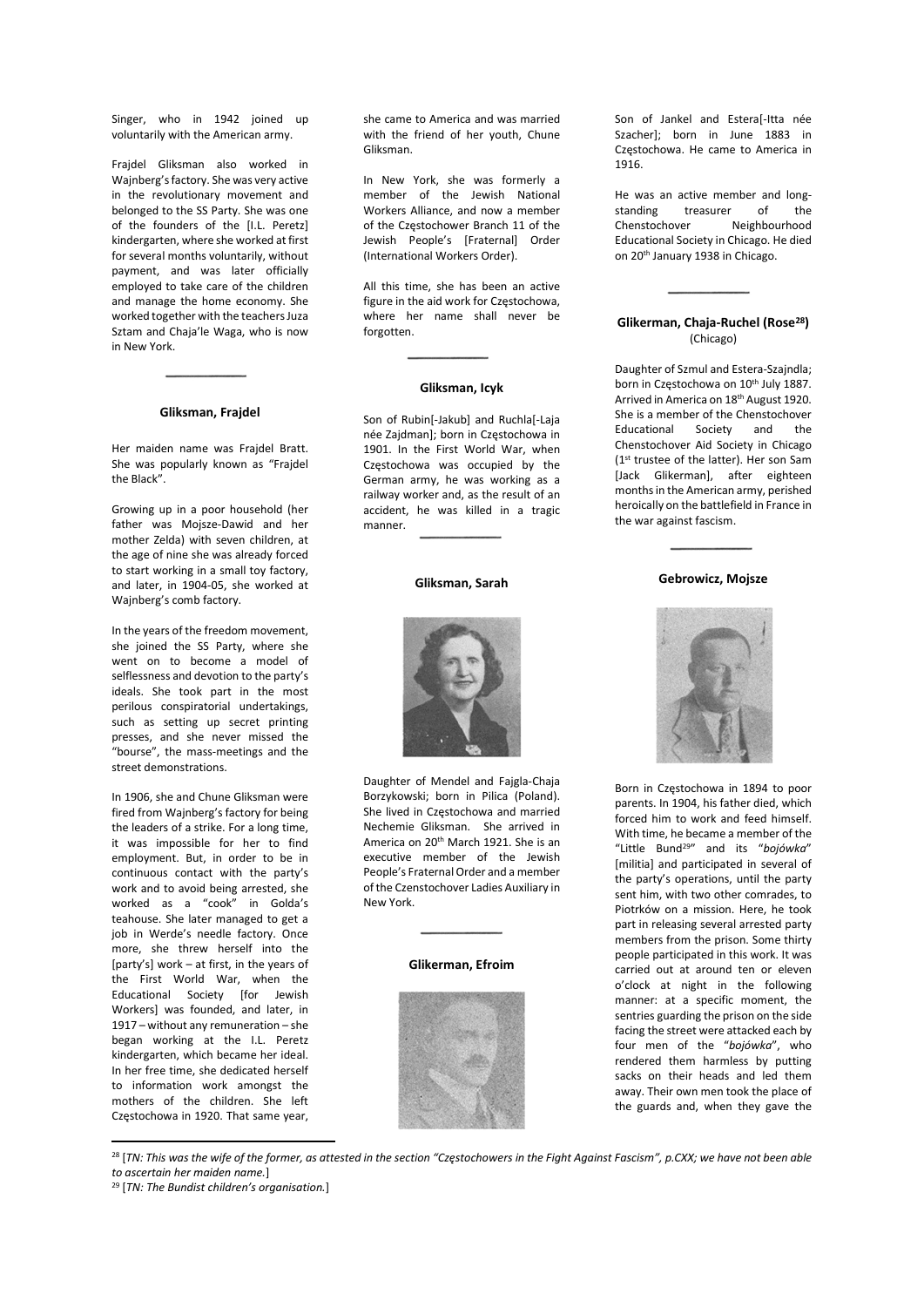signal, a thin rope was lowered from one of the windows, to which Mojsze Gebrowicz tied a thick one. Then the bars were pulled away from around the window and some twelve men began to let themselves down. They were immediately taken away with dorożki [horse-drawn carriages] that had been

prepared specifically for that purpose. Once this "job" had been completed, Mojsze, too, was provided with a small sum of money and a special letter and they travelled away to Łódź. Here, they stayed in a "teahouse" – maintained by the homeless themselves, but at the same time were active in the party.

On one occasion, Mojsze G. and a few other people, with [a] representative<sup>30</sup> of the party, were sent to a wedding in order to raise money. It was winter then, and the streets were full of snow. At about two in the morning, they were assailed by police and soldiers. It became clear that they had been denounced, and the older ones, who had weapons with them, barely managed to give them [in time] to Mojsze, who was the youngest of them. But, since he was unable to justify himself, he was detained along with others. On the way to the arrest, at a given moment, he managed to distract the attention of the police and he [plunged] into a pile of snow. He hid there until the frost forced him out. By then, the other detainees had been led further off. Seeing that the street was empty of people, he rushed back to the wedding hall. There, he met the representative who, as it turned out, had managed to disguise himself as a waiter, thus avoiding arrest. Mojsze G. reported everything to him. Thus, he saved the arrestees, because no weapons were found on them.

For a time, Mojsze Gebrowicz lived in Belgium and, afterwards, in the land of Israel. Shortly before the outbreak of the Second World War, he came to America and now lives in New York.

#### Gelber, Icze

Son of Dawid and Estera [née Pelc]; father of Morris. Died in 1924 at the age of seventy-seven in Częstochowa.

# Gelber (née Dymant), Malka



Daughter of Josef and Ruchel; mother of Morris. Died in 1909 at the age of sixty in Częstochowa.

#### Gelber, Morris

Son of Icze and Malka; born in Częstochowa on 10<sup>th</sup> December 1890. He married Gucia Granek. Arrived in America on 17<sup>th</sup> December 1912. Gelber is an involved member of the Czenstochauer Young Men's, where he [serves] as chairman of the loans fund, and is very active in the United Czenstochover Relief in New York, as well as in the Czenstochow $31$  Book Committee. His son David and son-inlaw Saul Innerfeld served in the American army.



Gelber, Gucia [Gertrude]

Daughter of Michał and Estera [née Lewkowicz] Granek; born in Częstochowa on 2nd May 1892. Came to America on 17th December 1912. She is one of the founders and most involved members of the Czenstochover Ladies Auxiliary in New York; for several years held the position of vice-chairlady and is now chairlady of the Relief's functions. She is also a member of the Czenstochow Book Committee.

#### Gelber, Leonard

Son of Morris and Gucia Gelber; born 15<sup>th</sup> October 1914 in Pittsburgh, Pa.

Gelber, Mervin<sup>32</sup> [Abram-Mojżesz] (Los Angeles)



Son of Szymon and Liba [née Zyser]; born 5<sup>th</sup> May 1902 in Częstochowa. Came from Germany to America in January 1920. He married Fanny Akerfeld. He is a member of the Czenstochover Aid Society in Los Angeles.

Gelber, Kasriel



Son of Ajzyk-Lajb and Szprynca [née also Gelber]; born in Częstochowa in 1871. Came to America on 4<sup>th</sup> September 1929. Belonged to the B'nai Jacob Congregation. Died in Montreal, Canada on 20<sup>th</sup> September 1934.

### Gelber [née Czarny], Sura<sup>33</sup>



Daughter of Abram [Czarny] and Chana-Rajzla [née Wejnblum]; born in Częstochowa on 20<sup>th</sup> March 1879. Came to America on 4th September

<sup>&</sup>lt;sup>30</sup> [TN: In Yiddish, the singular and plural form of "representative" (פארשטייער) are the same, thus there may have been more than one representative with them; we have opted for the singular form, as it fits the context better, but the lack of the article "a" could indicate otherwise.]

<sup>31 [</sup>TN: It is unclear whether this is a ref. to this same book, Czenstochover Yidn, or to an earlier project.]

<sup>&</sup>lt;sup>32</sup> [TN: Misprinted several times in the original as "Merkin".]

<sup>33 [</sup>TN: Wife of Kasriel Gelber.]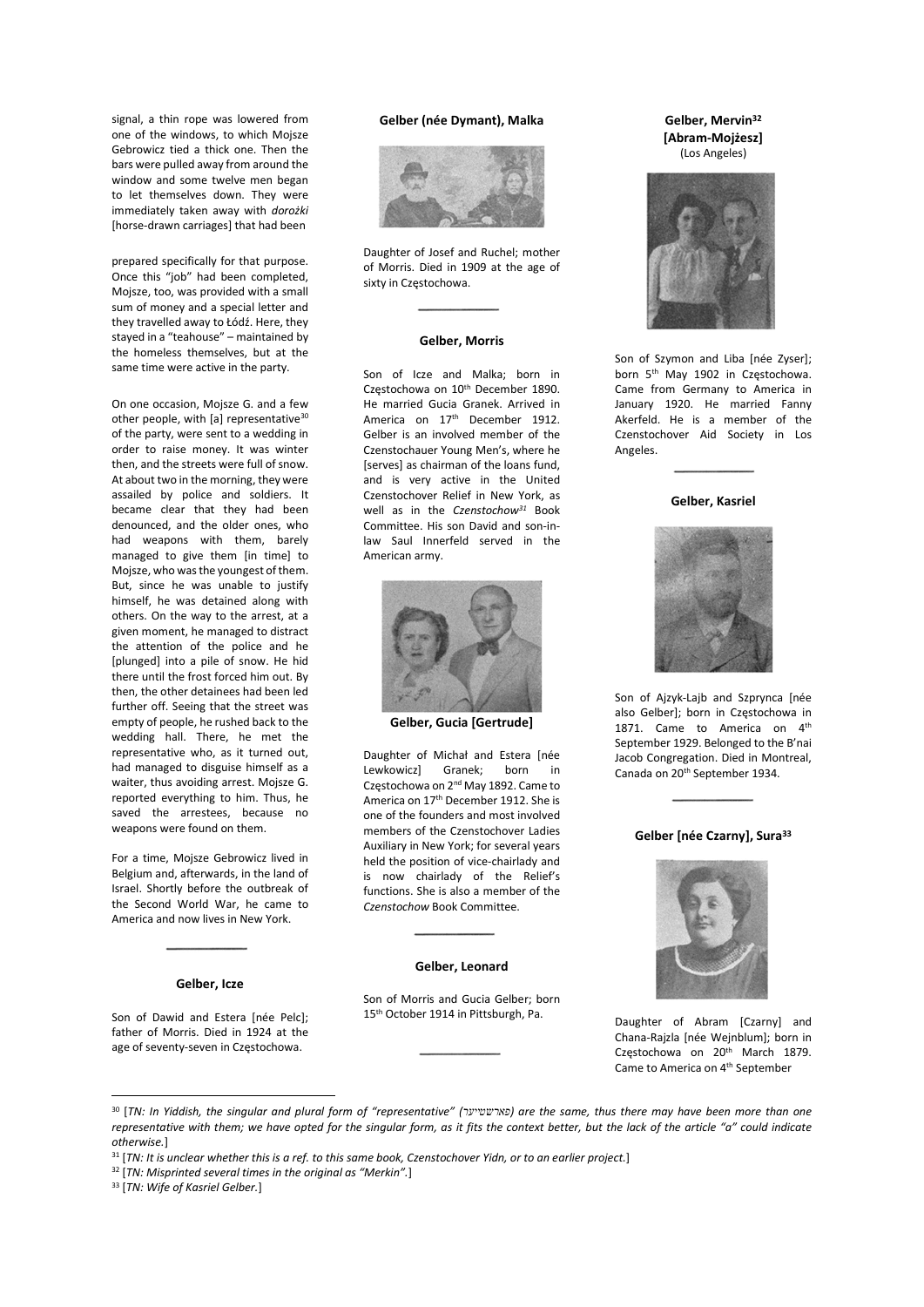1929. Belonged to Hadassah and the B'nai Jacob Congregation. Died in Montreal, Canada, on 27th October 1943.

Gelber, Szymon



Mervin Gelber's father

#### Gelber (née Zyser), Libcia [Liba]



Mervin Gelber's mother

Died in Częstochowa at the age of 40 in 1906.

#### Gelber, Abram

Son of Icze and Malka; born in 1883 in Częstochowa. He married Taube, the daughter of Eliasz and Malka Wenger [née Sztrausman]. Arrived in America in 1905. He is a member of the Zaloshiner Chevra Anshei Bnei Achim in New York.

#### Gerichter, Abe

Son of Dawid and Rela [née Kenigsberg]; born in Częstochowa on 17<sup>th</sup> March 1894. Came to America in December 1909. Participated as a soldier in the First World War. He is a member of Jewish War Veterans and of Branch 86 of the Jewish People's Fraternal Order.

 $34$  [TN: The "g" is pronounced as in "good".]

### Gerichter, Kopl (Karl)

Son of Dawid ("Big Duwid") and Rela Gerichter; born in Częstochowa in 1885.

Until the age of fourteen, he studied in cheder and at Leder's school. Afterwards, he worked at the sawmill of the Rajchman & Rozencwajg firm. At sixteen, he joined the SS Party. After some time, he was deported to the Vyatka gubernia [in Russia], from which he managed to escape and return to Częstochowa.

Karl Gerichter arrived in America in 1909, became a house painter, and took a very active part in the Painter Union, locale 1011. In 1910, he became a member of the Częstochower Branch 261 of the Arbeiter-Ring, where he was secretary for several years. In 1921, he was wed to Regina Schmidt. Gerichter was always active in the Czenstochover Aid Society. When the Częstochower Branch 11 of the Jewish National Workers Alliance was founded, he became the branch's secretary, and he is a member of it to this day.

Due to his health condition, he is unable to take any part in the communal life.

# German<sup>34</sup>, Szlojme-Aron

Father of Abram, Herszl, Helen, Ester and Izrael; died in Częstochowa in 1935.

#### German, Abram

Son of Szlojme and Szajndla; born in Częstochowa on 12th October 1900. Came to America on 10<sup>th</sup> November 1943. He is a member of the Czenstochauer Young Men's Society in New York.

# Granek, Michał



Son of Icze-Ber and Krajndla; died at the age of sixty-seven in 1930 in Częstochowa.

#### Granek, Machcia



Daughter of Michał and Estera, sister of Gucza Gelber; born in Częstochowa 10<sup>th</sup> June 1900. She was a victim of the First World War. Died 15th December 1920 in Częstochowa.

# Granek (née Lewkowicz), Estera

Daughter of Michał and Laja [née Koniecpolska]; died at the age of sixtyeight in 1932 in Częstochowa.

# Grauman, Juda-Lajb



Born in Janów (Poland) in 1859; died in Częstochowa on 26th January 1935.

# Grauman, Perl



Born in Janów (Poland) in 1868; died in Częstochowa on 20<sup>th</sup> September 1929.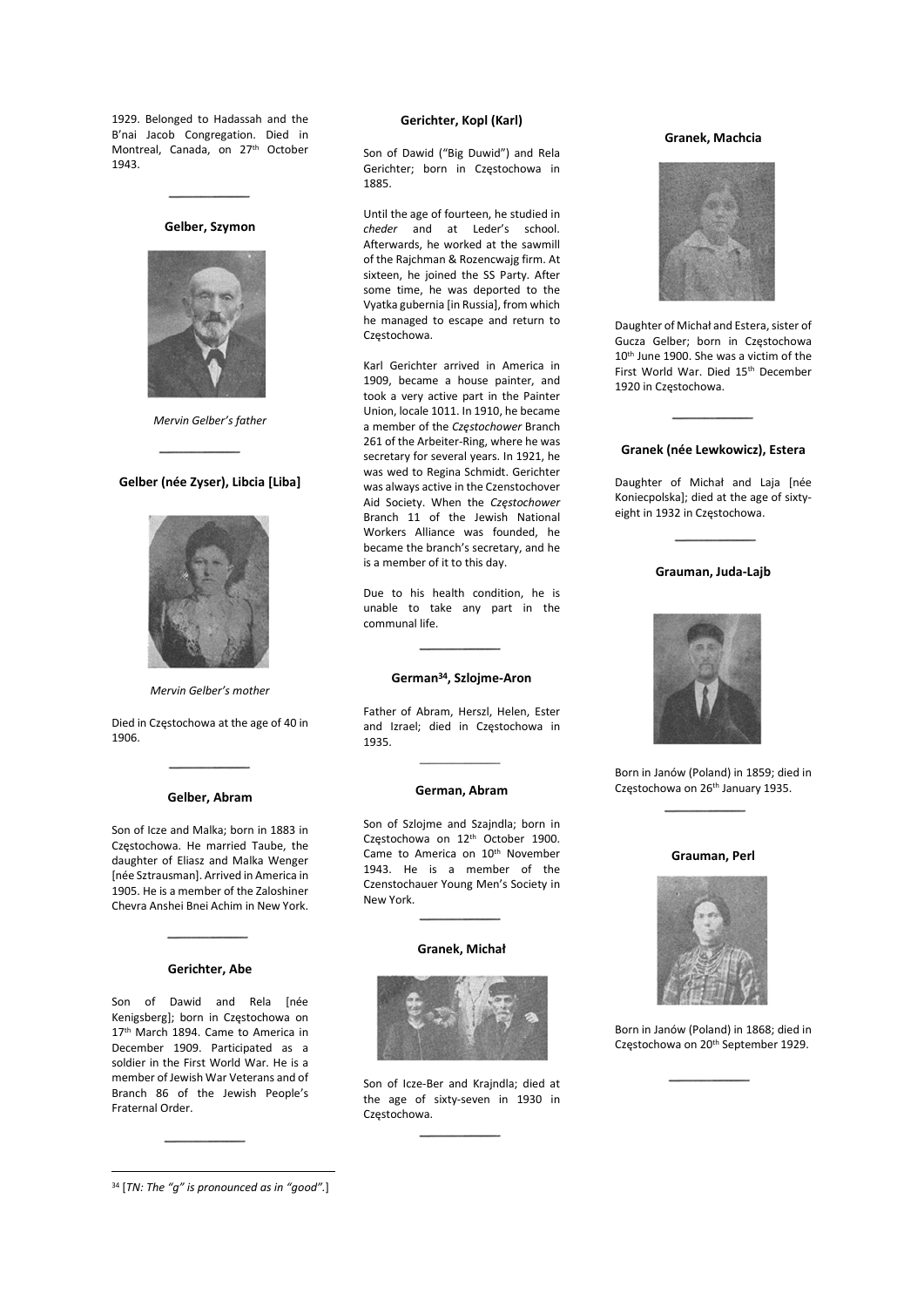# Grauman, Rywka



Daughter of Juda-Lajb and Perl; born in Częstochowa on 15<sup>th</sup> August 1908. Came to America in 1928.

> Grauman, Harry (Los Angeles)



Born in Częstochowa in 1898 into a poor household; the family, which consisted of seven individuals (the parents and five children), lived in a single room on Rzeka [River] Street<sup>35</sup>, in Majer Boms' building. His father Lajbisz was a cobbler, who earnt between five and seven gilden<sup>36</sup> a week. His childhood years were one chain of hunger and need. He received his first "education" in an "ochronka" [nursery] that was maintained by charitable ladies. He did not spend long in cheder. He busied himself there more with sewing buttons onto display cards for Grosman's button factory than in studying.

At the age of ten, he went to work in Koniarski's toy factory. When he was twelve, his father gave him over as an apprentice to his uncle, a tailor. But he was unable to bear this for more than one year and, afterwards, he went to work for the Marczak family, who treated him well.

In 1914, during the First World War, when the Germans occupied Częstochowa and hunger, cold and typhus were rife in the poor streets, he worked for a little warm soup for the

Germans, digging trenches in Brala [sic Biała] Górna, after which he travelled to Germany to work in a coalmine in the Rhineland. After working for six months in the coalmine under the most horrific conditions, he fled with a group of friends to Berlin, found work in a factory and was later employed in the German theatre.

In 1918, he took part in the revolutionary walkouts of the German workers. In 1923, he arrived in America and became active in the aid work for Częstochowa. In 1928, he moved to Los Angeles, Ca., where he was active among the progressive German workers. He was one of the organisers of the Częstochower Patronage in Los Angeles, which supported the political arrestees in Poland and their families. In 1940, he organised the Naftali Botwin Committee, which raises aid for the former Jewish volunteer fighters in Spain. In 1942, he was elected financial secretary of the ICOR<sup>37</sup>city committee in Los Angeles. He has always supported and actively assisted the work of the Czenstochover Relief.

### Grauman, Mojsze



Son of Lajbisz and Perl Grauman; born in Częstochowa on 4<sup>th</sup> February 1909. In 1918, he travelled to Germany and settled in Berlin. When the Nazis came to power, he moved to Belgium and from there to France. After France was occupied, he joined the underground movement and thus avoided being deported to Poland. Mojsze Grauman is still in France to this day.

# Grabowski, Ruchel (Chicago)

Daughter of Moszek and Fajgla [née Glogowska] Rubel; born in Piotrków. Came from Częstochowa to America on 9 th May 1914. In Poland, she belonged to the Bund.

#### Grosberg, Hersz-Kalman<sup>38</sup>



Son of [Jankiel-]Fiszl and Dwojra; born in 1859 in Nowo Radomsko. Came to America in 1923. He was a strictly religious Jew to the end of his life. Died in 1944 in Los Angeles.

Grosberg, Aron



Son of Kalman<sup>39</sup> and Chana [née Dymant]; born in Częstochowa in 1893. Arrived in America on 11th September 1913. He belongs to the following organisations: the Hotel and Restaurant Union, the American Federation of Labour, the Jewish [People's] Fraternal Order, the American Red Cross and the Czenstochover Aid Society in Los Angeles, where he is an executive member. He lives at 2516 Kent St., Los Angeles, Ca.

Aron Grosberg was one of six children in the home of Kalman Beker [the Baker]. His pious father placed great hopes on him, and expected him to become a Torah scholar. At the time, his two elder brothers already belonged to the Częstochowa labour movement. But the stormy days of that period also did not pass him over. Following the premature death of his mother, he joined the Poalei Zion, under the influence of his friend Mojsze Cieszynski.

38 [TN: Kalma-Hersz in the records.]

<sup>&</sup>lt;sup>35</sup> [TN: Ul. Nadrzeczna, which means literally "Riverside", and is by the Warta.]

<sup>&</sup>lt;sup>36</sup> [TN: In this case, ref. to the Russian 15-kopek coins in use in Poland between 1850-1917.]

<sup>&</sup>lt;sup>37</sup> [TN: The Organisation for Jewish Colonisation in Russia.]

<sup>&</sup>lt;sup>39</sup> [TN: The former.]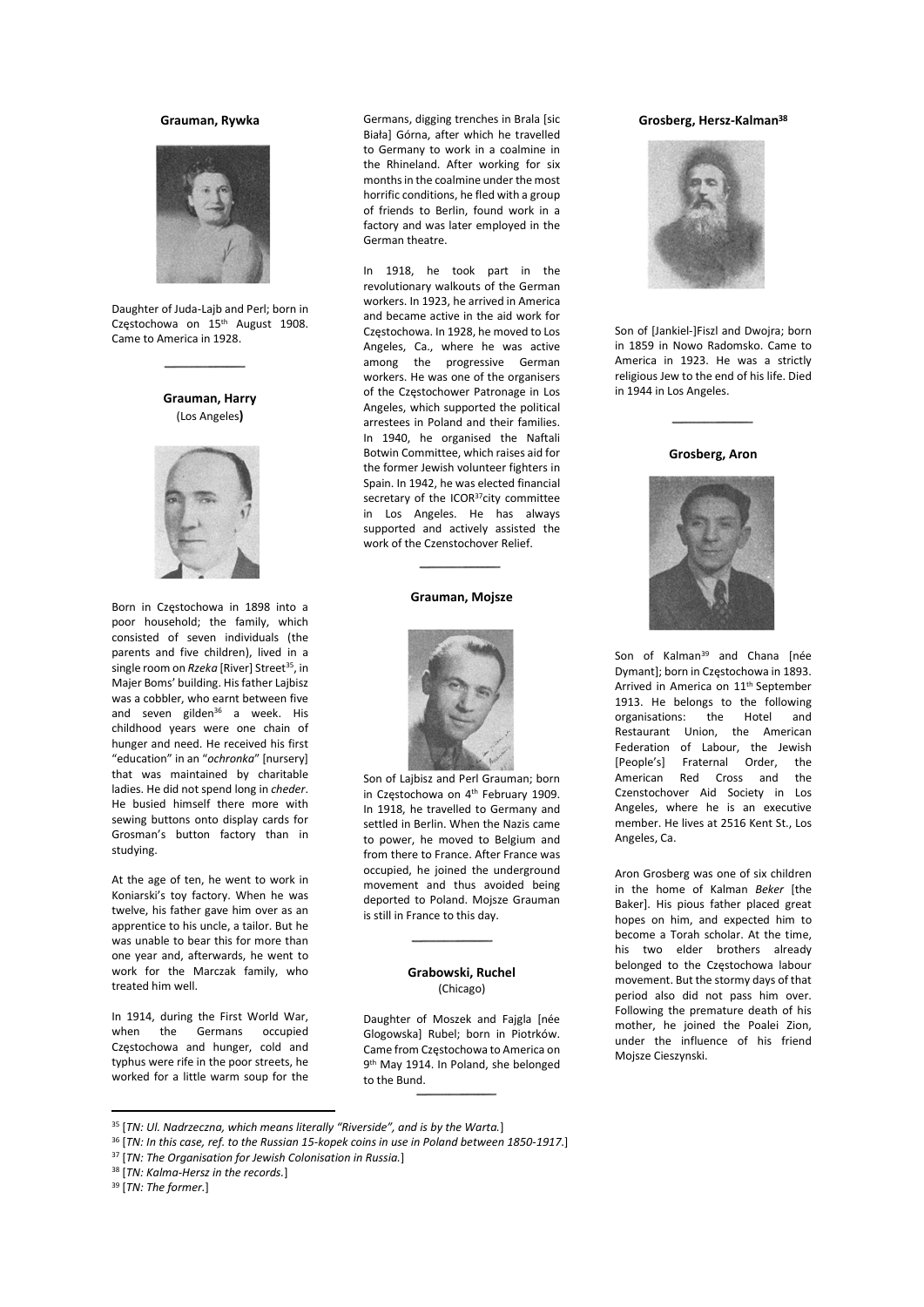He became very strongly devoted to the labour movement [on the day] when a fire broke out in Landau's celluloid factory, in which seven young girls were burnt [to death]. That day, instead of going to cheder as usual, he ran along with the funeral procession of the seven girls who had been killed. There was a huge demonstration in Częstochowa then. All the factories halted the work in protest.

Here in America, he continues his activity in the labour movement as a fighter for a better world.

Grosberg, Mendel (He was known by the name "Mendel Kalman Beker's".)



Son of Kalman and Chana; born in Częstochowa in 1893. Came to America in 1912. He belongs to the Czenstochover Aid society, the Jewish [People's] Fraternal Order and the American Red Cross. He is an executive member of the Czenstochover Society.

At the age of twelve, Mendel left his studies in the Częstochowa yeshiva and went to work as a gaiter-stitcher. He belonged to the SS Party until his departure to America. Here he settled in Detroit. He worked in shoes and fancy leather goods. Lately, he has settled in Los Angeles, Ca., Kent St. 2516. Mendel Grosberg is active in the progressive movement.

# Grosberg, Fiszl-Jakow



Son of Kalman Beker and Chana; born in Częstochowa in 1890. At the age of eleven, he was orphaned. He began working in Wajnberg's comb factory, where he joined a small skhodka<sup>40</sup> that was founded there at the time, and from which the SS (Zionists-Socialist) movement, to which he belonged, later grew out.

He later travelled abroad, where he wandered about for a few years. After returning home, he married Estera Pejsak, known in Częstochowa as "Ester die Janówerin<sup>41</sup>" or Esterka – an employee in Erlich's sausage business.

Fiszl-Jakow Grosberg arrived in America in 1920 and settled in Detroit. In 1936, he moved to Los Angeles.

He has two sons. The elder, Morris, is a doctor and has a wife and two small children; the second son, Eli, was a lieutenant in the American army and served in the Hawaiian Islands.

He belongs to the Czenstochover Aid Society and also participates in the progressive movement.

> Gross (Gryc), Louis Jay (Chicago)



Son of Josef-Hersz and Brandla; born in Częstochowa on 5th May 1893. He married Noemi Feldman. Arrived in America on 12th December 1911.

He is a member of B'nai B'rith, the American Jewish Congress, the Zionist organisation and he is one of the most active members in the Chenstochover Educational Society in Chicago, where he is a long-standing executive member and was the president for two terms. He is also active in the Relief Committee in Chicago.

His son William served in the American army.

#### Grossman, Brancia

She died in Philadelphia in 1941. For many years, she was an active figure of the Czenstochover Relief.

# Grossman, J. [<sup>•</sup>]



He died in Philadelphia in 1941. For many years, he was an active figure of the Czenstochover Relief.

#### Grylak, Jakow & Bajla



Jakow Grylak

Son of Josef Grylak; born in Krzepice (near Częstochowa). He was a member of the Chevra Kadisha and the charitable loans fund. He was one of the best Jews in Częstochowa. He died in Czestochowa at the age of seventyfive in 1935.



Bajla Grylak

Bajla Grylak shared the fate of the martyrs in the years 1939-1945. They were the parents of Symcha Grey in Los Angeles, Ca.

<sup>&</sup>lt;sup>40</sup> [TN: Ru. Сходка, lit. "congregation/assembly"; in this context, a clandestine group.]

<sup>&</sup>lt;sup>41</sup> [TN: Viz. native of nearby Janów. She appears in the Janów records as born in 1889 to Szlama Pejsak and Chana Gutman.]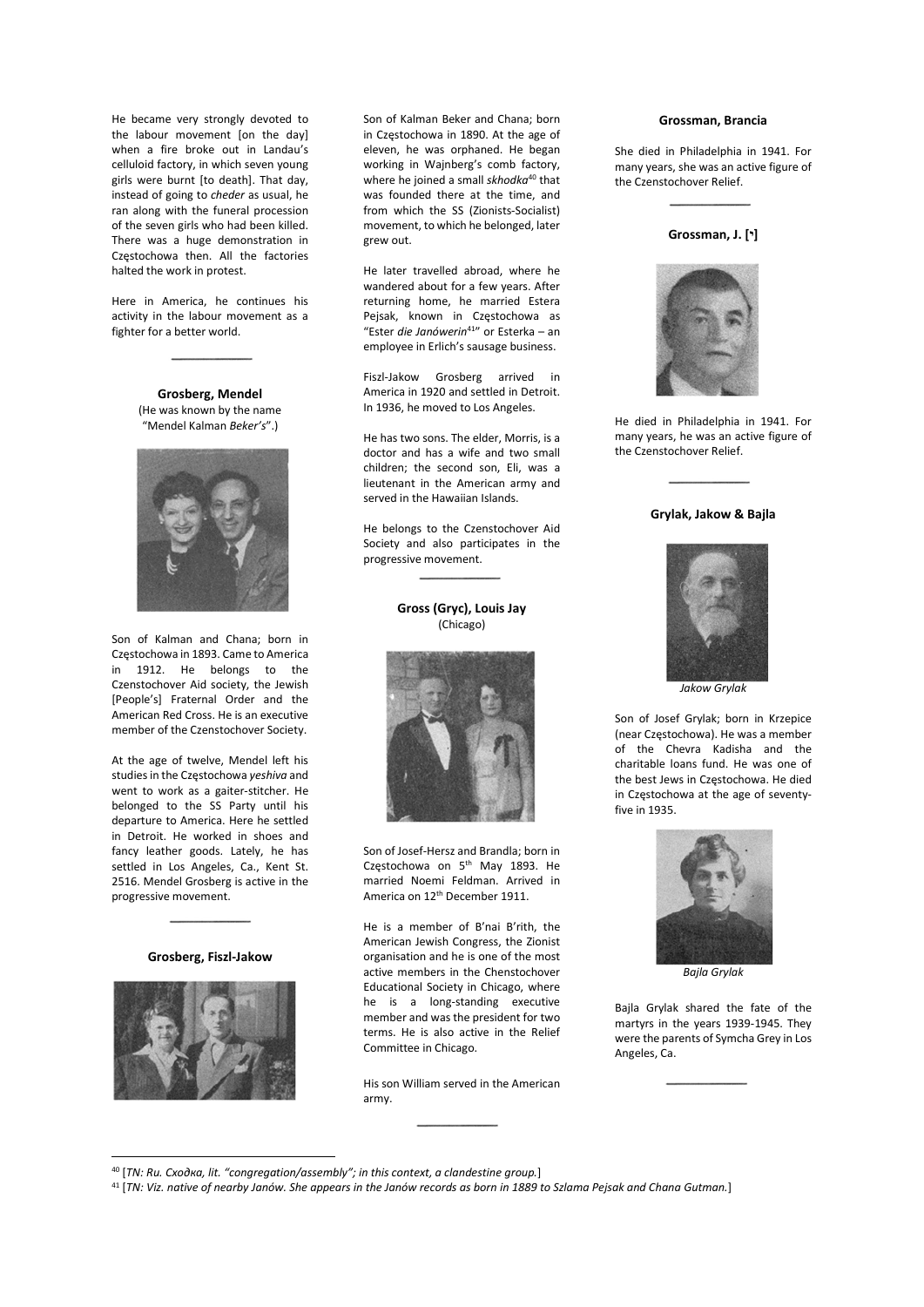# Grey (Grylak), Symcha & Jetta



Symcha Grey



Jetta Grey's mother



Jetta Grey

The Częstochowa Grylaks were considered one of the blue-blood families. Jakow Grylak, Symcha's father, was a respected burgher, a pious Jew and a member of the Chevra Kadisha, the charitable loans fund and a few other societies.

Symcha Grylak attended the Częstochowa Crafts School, after which he was a student at the Warsaw University<sup>42</sup> of Technology.

In his earliest youth, he joined the Poalei Zion movement and he has remained loyal to the party and its ideals to this day.

As a pupil in the Crafts School, where Mendel Pakuła was a master. He became acquainted with his daughter Jetta Pakuła and married her, before he left for America in 1912.

Jetta Grey née Pakuła is the youngest daughter of Mendel and Rajzla. The family was made up of two sisters and two brothers: Isser, Wolf, Szajndla (Szuchter) and Jetta. During the revolutionary years, their house was frequented by the party's activists and, later, by the "Literaten" [Literati] (activists of the Jewish Literary Society) and "Liristen<sup>43"</sup>. Jetta took an active part in both these societies - the cultural and the musical, and she [also] distinguished herself as an amateur in the drama section.

In 1913, she came to America and settled in Chicago. For a long time, conditions in America for Symcha and Jetta were not easy, but Jetta, the child of a hard-working family, herself a seamstress from back home, with her work - and even more so with her innate vivacious cheerfulness – greatly contributed to making life easier. Symcha and Jetta raised two children in America - Dan and Ruth. Both were given a national-Jewish education in the spirit of their parents.

Their house in Chicago was like that of the Pakułas in Częstochowa - one of the centres of Poalei Zionism and Yiddish cultural activity. They were the first among a group who supported the kindergartens in Częstochowa.

After they left Chicago for Los Angeles, Ca., under the pressure of the hard conditions, and even though at the beginning they were almost alone, with her usual energy, she nevertheless formed, around her, a group of Poalei Zion sympathisers and developed vigorous communal activity.

Nowadays, Jetta Grey is also active in the aid work for Częstochowa. Her mother Rajzla Pakuła (née Kwart) lives together with her in Los Angeles. She is now eighty-five years old.

> Grajcer<sup>44</sup>, Efroim (Los Angeles)



Son of Szmul and Taube; born in Rudnik<sup>45</sup> (Poland) on 25<sup>th</sup> August 1889. Married Fajgla Birenbaum. Came to America in 1912. Died on Wednesday, 16th January 1946. His sons Melvin and Sam served as officers in the American army.



Fajgla Grajcer

Grajcer, Majer (Los Angeles)



Son of Szmul and Taube; born in Nowo Radomsko on 12th November 1887. Married Frymet Tenenberg. Came to America from Częstochowa in June 1912. Member of B'nai B'rith, Guardians and the Old Home for the Aged in Los Angeles. His son Nathan served in the American army.



Frymet Grajcer

Grad, Mildred



<sup>42 [</sup>TN: The term used here is the German "hochschule", which means literally "high school", but translates as "university".]

<sup>43 [</sup>TN: Obviously the activists of the Lira Society.]

<sup>&</sup>lt;sup>44</sup> [TN: Aka Greitzer.]

<sup>&</sup>lt;sup>45</sup> [TN: There are a great number of localities in Poland with this name, including three very near Czestochowa: Rudniki, Rudnik Wielki and Rudnik Mały.]